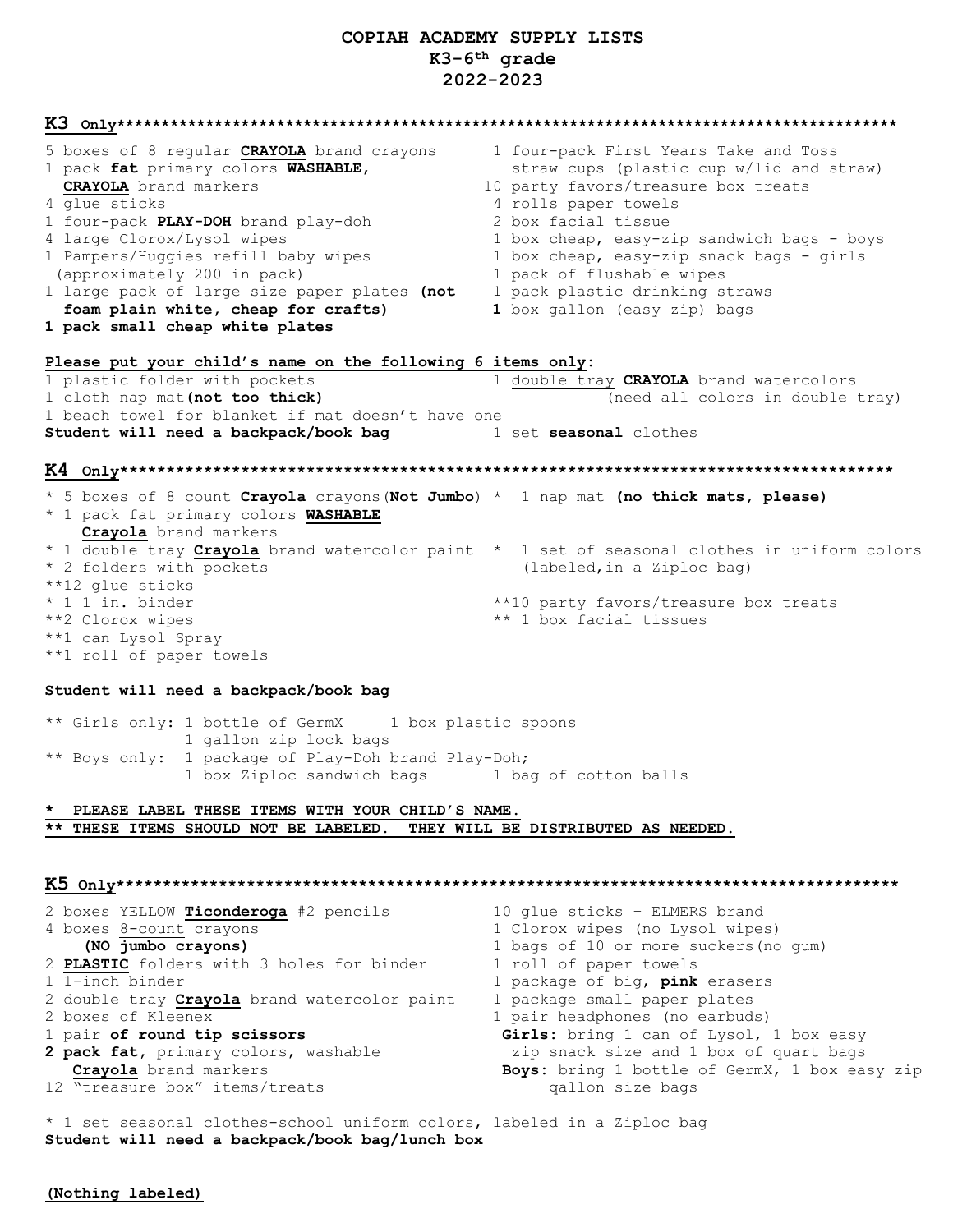**FIRST GRADE\*\*\*\*\*\*\*\*\*\*\*\*\*\*\*\*\*\*\*\*\*\*\*\*\*\*\*\*\*\*\*\*\*\*\*\*\*\*\*\*\*\*\*\*\*\*\*\*\*\*\*\*\*\*\*\*\*\*\*\*\*\*\*\*\*\*\*\*\*\*\*\*\*\*\*\*\*\*\*\*\*\*\*\*\*\*\*\*\*\*** boxes of **Crayola** crayons \*\*36 #2 pre-sharpened, yellow pencils (no names (8 in each box) and no decorations) (8 in each box) and no decorations)<br>
\* 1 plastic crayon box  $*$  and no decorations)<br>
\*\* 1 pack manilla 9x12 c \* 1 plastic crayon box \*\* 1 pack manilla 9x12 drawing paper<br>\* 2 boxes of Crayola crayons \*\* 1 pack of wide-ruled notebook pape \*\* 1 pack of **Crayola** crayons \*\* 1 pack of wide-ruled notebook paper<br>(24 in each box) \*\* 1 pack **fat washable Crayola** markers \*\* 1 pack **fat washable Crayola** markers,<br>8 to 10 in pack, no permanent markers \* 1 clipboard (9X12 size only)<br>\* 8 glue sticks (not roll-on) \*\* 1 box of gallon size Ziploc bags<br>\*\* 2 Clorox wipes \* 8 large pink erasers \* 1 ruler \*\* 2 large boxes of facial tissue \* 1 box sharpened colored pencils for art \*\* 1 roll of paper towels \* 1 1 subject wide ruled spiral bound \*\* **Girls**: 1 box Ziploc quart bags notebook \*\* **Boys:** 1 box Ziploc square bags(for flashcards)<br>2-pocket plastic folders for \*\* 1 bottle **GermX** \* 2 2-pocket plastic folders for \*\* 1 bottle **Germ**<br>
homework papers (no prongs) \*\* 2 cans **Lysol** homework papers(no prongs) \* 1 backpack (no rolling ones) \* 1 tray Crayola water color **ART: (No Names)** \* 1 extra set of clothes (LABELED) \* 1 large zipper bag or gallon ziploc back for art supplies **\* PLEASE LABEL ALL CLOTHING AND THESE ITEMS WITH YOUR CHILD'S NAME. \*\* THESE ITEMS SHOULD NOT BE LABELED! SECOND GRADE\*\*\*\*\*\*\*\*\*\*\*\*\*\*\*\*\*\*\*\*\*\*\*\*\*\*\*\*\*\*\*\*\*\*\*\*\*\*\*\*\*\*\*\*\*\*\*\*\*\*\*\*\*\*\*\*\*\*\*\*\*\*\*\*\*\*\*\*\*\*\*\*\*\*\*\*\*\*\*\*\*\*\*\*\*\*\*\*\*** 2 plastic folders w/pockets, **NO** prongs 1 clipboard (9X12 only)\*\*\* 1 sharp pointed scissors\*\*\* 2 boxes of 24 **Crayola** crayons 1 pack wide-tip washable markers 1 small Elmer's Glue All, 1 pack of sharpened, colored pencils **not** Elmer's school glue 2 wide-ruled, one subject, spiral bound notebooks 1 small notebook 5X7 1 backpack\*\*\* 2 zipper pencil bags entitle to the earbuds/headphones 2 large rectangular erasers 1 GermX 2 packs #2 pencils (no fancy ones and **NO DIXON** brand pencils) **Girls:** pack of construction paper Boys: Lysol disinfectant spray 1 Large **OR** 2 small CLOROX wipes **ART: (NO NAMES) Separate list attached**  \*\*\*Students may use backpack, clipboard, and scissors from 1st grade\*\*\* **PLEASE HAVE YOUR CHILD'S NAME ON ALL SCHOOL SUPPLIES!!! Except those for Art! THIRD GRADE\*\*\*\*\*\*\*\*\*\*\*\*\*\*\*\*\*\*\*\*\*\*\*\*\*\*\*\*\*\*\*\*\*\*\*\*\*\*\*\*\*\*\*\*\*\*\*\*\*\*\*\*\*\*\*\*\*\*\*\*\*\*\*\*\*\*\*\*\*\*\*\*\*\*\*\*\*\*\*\*\*\*\*\*\*\*\*\*\*\*\***  4 highlighters 2 glue sticks 2 box of 24 Crayola crayons 1 pointed scissors (label please) 1 package wide-tip washable magic markers 1 roll paper towels<br>2 boxes facial tissue 1 large eraser (Pink 1 large eraser (Pink Pearl)<br>5 pocket dividers with holes 1 box sharpened, colored pencils Multiplication Facts Flash Cards (bring to class) 1 box gallon size Ziploc bags Wide-ruled, looseleaf paper (no college-ruled) 1 small zipper plastic or cloth pencil bag 4 packs #2 pencils (Ticonderoga 24 count) **ART: (No names)**  1 1/8" ruler w/centimeters **Separate list attached** 1 CLOROX wipes 1 plastic shoe box w/lid(art supplies) bottle of hand sanitizer **\*No large binders.** 

**\*PLEASE LABEL ALL SCHOOL SUPPLIES WITH STUDENT'S NAME (INCLUDING SCISSORS!)**